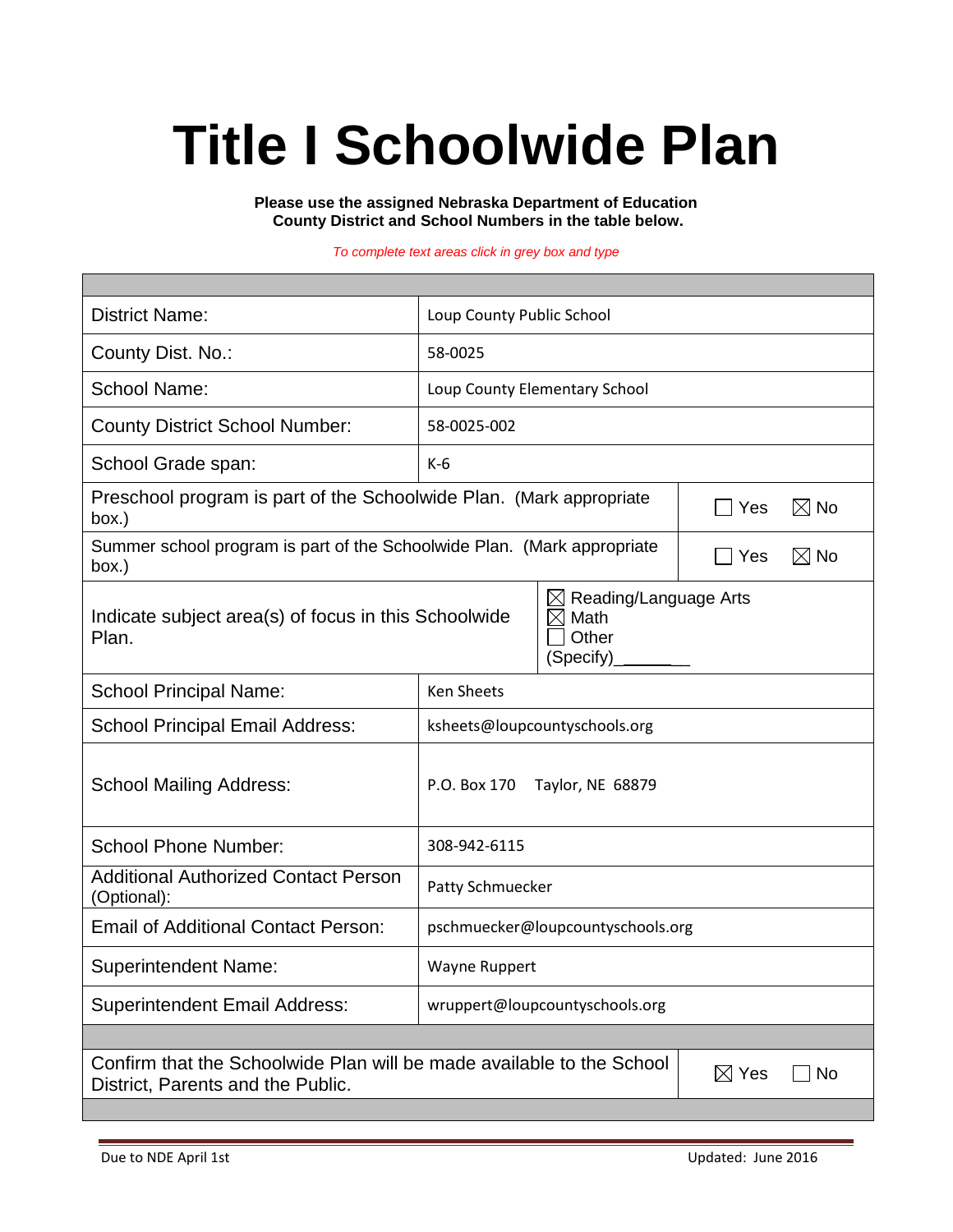| <b>Names of Planning Team</b><br>(include staff, parents & at least one student if Secondary School)                     |  |                       |                                      | <b>Titles of those on Planning Team</b>                                                                      |                                          |  |
|--------------------------------------------------------------------------------------------------------------------------|--|-----------------------|--------------------------------------|--------------------------------------------------------------------------------------------------------------|------------------------------------------|--|
| Kelly Dockweiler<br>Sally Hart<br><b>Shirley Armbruster</b><br>Ken Sheets<br>Patty Schmuecker<br>Lexy Wurst<br>Jim Starr |  |                       |                                      | Parent<br>K-1-2 Teacher<br><b>Guidance Counselor</b><br>Principal<br>Title 1<br>Grades 3-4 Teacher<br>parent |                                          |  |
| <b>School Information</b><br>(As of the last Friday in September)                                                        |  |                       |                                      |                                                                                                              |                                          |  |
| Enrollment: 34                                                                                                           |  | Average Class Size: 5 |                                      |                                                                                                              | Number of Certified Instruction Staff: 8 |  |
| Race and Ethnicity Percentages                                                                                           |  |                       |                                      |                                                                                                              |                                          |  |
| White: 73 %<br>Hispanic: 15 %                                                                                            |  |                       |                                      |                                                                                                              | Asian:<br>$\%$                           |  |
| Black/African American: 3 %                                                                                              |  |                       | American Indian/Alaskan Native:<br>% |                                                                                                              |                                          |  |
| Native Hawaiian or Other Pacific Islander: 6 %                                                                           |  |                       | Two or More Races: 3 %               |                                                                                                              |                                          |  |
| <b>Other Demographics Percentages</b>                                                                                    |  |                       |                                      |                                                                                                              |                                          |  |
| English Learner: 15 %<br>Poverty: 50 %                                                                                   |  |                       |                                      | $\%$<br>Mobility:                                                                                            |                                          |  |

| Assessments used in the Comprehensive Needs Assessment<br>(ie. NeSA, MAP, ITBS, AIMS web, DIBELS, CAT etc.) |  |  |  |  |
|-------------------------------------------------------------------------------------------------------------|--|--|--|--|
| <b>NeSA</b>                                                                                                 |  |  |  |  |
| <b>MAP</b>                                                                                                  |  |  |  |  |
| <b>AIMS</b> web                                                                                             |  |  |  |  |

*Please write a narrative in each box below to correspond to the Rating Rubric.* 

*Place documentation in corresponding folder on flash drive to support the narrative.*

#### **1. Comprehensive Needs Assessment**

**1.1** *Please provide a narrative below describing how disaggregated data was used in the analysis from the needs assessment to plan instruction. Provide supporting documentation in the corresponding folder.* Disaggregated data used in the analysis from the needs assessment to plan instruction were the scores from the NeSA assessment, MAP assessments, and AIMSweb assessments. Supporting documentation includes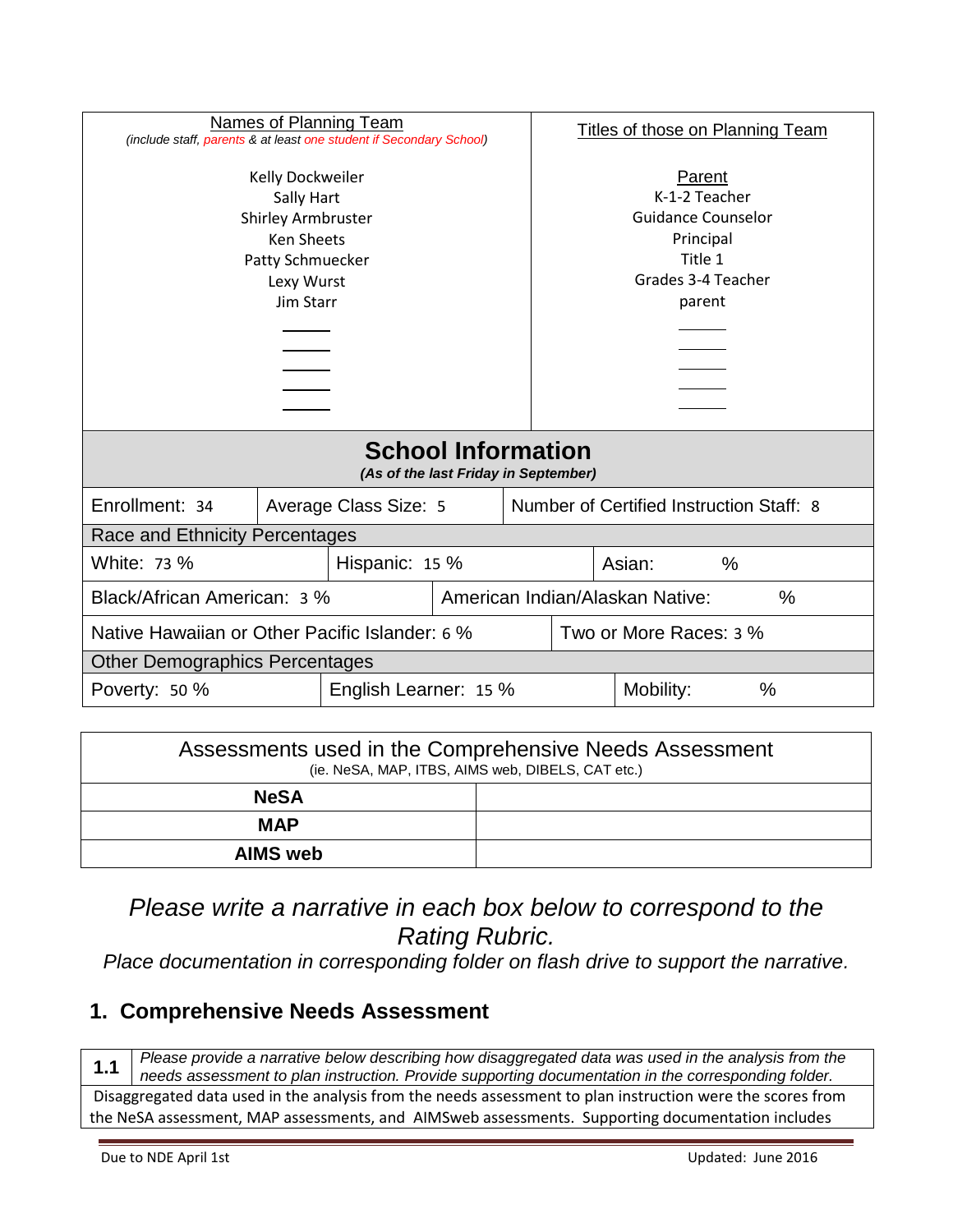scores from these assessments. Loup County Elementary School is in the process of updating the MTSS plan to ensure that all students' needs are being addressed including behavioral as well as academic. Documentation includes a list of professional development attended by staff to address student data as well as copies of the most recent assessments given to Loup County Elementary students.

**1.2** *Please provide a narrative below that describes how the building gathered information from parents and community to identify the needs of the school. Provide supporting documentation in the corresponding folder.*

Loup County Elementary School gathered information from parents and the community to help identify the needs of the school by providing an online assessment tool which could be accessed from computers placed at school during the parent/teacher conferences. Patrons of the district were also invited to access this survey from home as well as from visiting the school. This survey was provided in both English and Spanish, which are the only two languages spoken in the district. Results of the survey were shared with staff at an inservice and minutes of the inservice are in the folder.

**1.3** *Please provide a narrative below that explains how the Continuous School Improvement Plan identifies ongoing improvement efforts. Provide supporting documentation in the corresponding folder.* The Continuous School Improvement Plan identifies ongoing improvement efforts by holding regular meetings and reviewing data including scores from current assessments. The Continuour School Improvement Plan had their recent review and external team visit in Spring 2016. Staff reviewed the recommendations made by the external team at an all staff meeting in April 2016. Documentation includes the Continuous School Improvement Plan as well as recommendations made by the external team after their visit. Loup County Elementary School is benefiting from the recent addition of an instructional coach who is working to help provide interventions for students most at-risk for not meeting the goals set by the district and state.

## **2. Schoolwide reform strategies**

*Please provide a narrative below that describes the strategies in the schoolwide plan to address the needs of all children, particularly those at risk of not meeting the challenging state academic standards and how the school regularly monitors and revises the plan based on student needs. Provide supporting documentation in the corresponding folder.*

The strategies in the schoolwide plan to address the needs of all children, particulary those at risk of not meeting the state academic standards include interventions, review of interventions, monitoring, and pull-out programs during non-content area instructional time. These interventions include: Reading A-Z, Sound Partners, Raz-Kids, Spelling City, IXL Reading and Math, 1:1 intervention for review and assessment. Summer School was offered for ALL students in grades K - 8 who wanted to attend. Staff meetings are held once a month and data is continuously reviewed and monitored to make certain all students' needs are being met. Staff attends professional development to review curriculum and instruction; data and assessment; as well as learning to meet academic standards.

## **3. Qualifications of instructional paraprofessionals**

**3.1** *Please provide a narrative below explaining the procedure used to make sure that all instructional paraprofessionals in the school meet the ESEA requirements. Provide supporting documentation in the corresponding folder.* All instructional paraprofessionals in the school meet the ESEA requirements and have met the ParaPro

**2.1**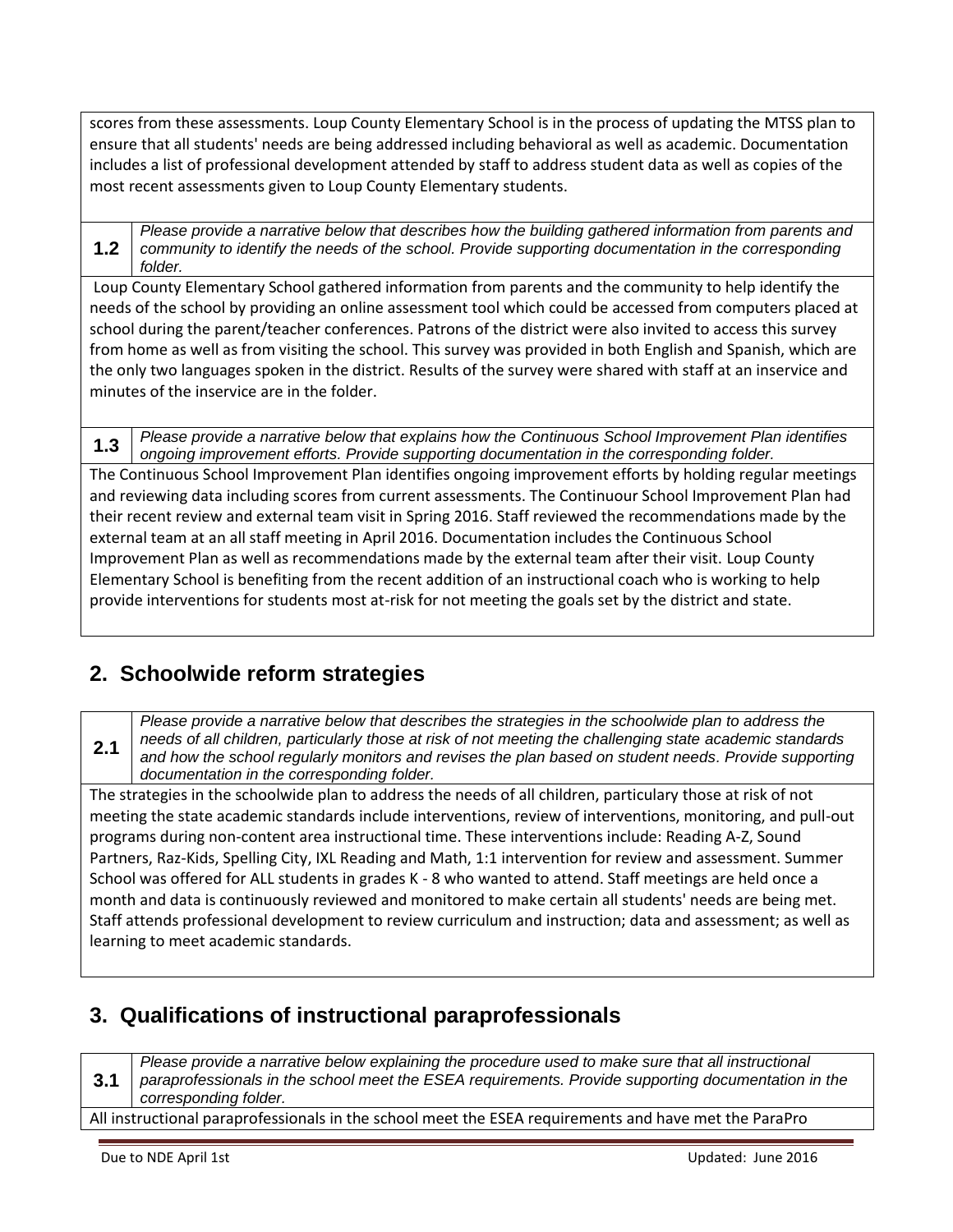requirements. Documentation includes the Attestation form signed by the building principal and the ParaPro certificates.

# **4. High quality and ongoing professional development**

**4.1** *Please provide a narrative below explaining how professional development and other activities for teachers to improve instruction and use of data from academic standards is provided for your school. Provide supporting documentation in the corresponding folder.*

Loup County Elementary School provides professional development and other activities for teachers to improve instruction. LCPS teachers also use data from academic standards and assessments to provide quality instruction for all students. Each month the administration of Loup County Public School provides profession development for all staff at the monthly staff meeting in addition to the professional development teachers take part in at Educational Service Unit #10 in Kearney. Documentation includes a list of professional development attended by staff and a 2016-2017 school calendar with the professional development inservice dates highlighted. The professional development inservice schedule for 2017-2018 is also included.

### **5. Strategies to increase parental and family engagement**

**5.1** *Please provide a narrative below explaining how the school-parent compact is jointly developed with parents. Provide supporting documentation in the corresponding folder.*

The school-parent compact is jointly developed with teachers, parents, and students and reviewed yearly at the Title meeting held in conjunction with the Family Reading and Math Night held each fall. Supporting documents include the School-Parent Compact, a sign-in sheet of parents/students/staff attending the Title meeting and Family Reading and Math Night, and invitations which were sent to parents and displayed in public buildings as a notice to attend the meeting.

**5.2** *Please provide a narrative below explaining how the school level Title I Parent and Family Engagement Policy or Procedure was developed with parent and family input. Provide supporting documentation in the corresponding folder.*

The Title I Parent and Family Engagement is jointly developed with parents and reviewed yearly at the Title meeting held in conjunction with the Family Reading and Math Night held each fall. Supporting documents include a sign-in sheet of parents/students/staff attending, invitations to attend, agenda and minutes of the meeting. Loup County Elementary finds that parents are more eager to attend the annual Title I meeting when it is held in conjunction with another event to avoid extra nights for parents to be away from home. All notices and information are communicated in a language parents and family members can understand. At this time, Loup County Elementary students have at least one parent who is fluent in English so notices in other languages were not placed in the documentation. Non-English speaking parents have requested that only English notices be sent home as the other parent or children can communicate the information.

**5.3** *Please provide a narrative below explaining how, when and where the annual Title I parent meeting is/was held informing parents of the school's participation in Title I. Provide supporting documentation in the corresponding folder.*

Each year the annual Title I parent meeting is held during the Fall Family Math and Reading Night. At this time, parents are informed of the school's participation in Title I. Invitations are sent home to all families of students in grades K - 6. Parents are also notified by notices placed in the monthly school newsletter and invitations posted at the Post Office, Union Bank, Corner Stop (convenience store), and at school in several hallways and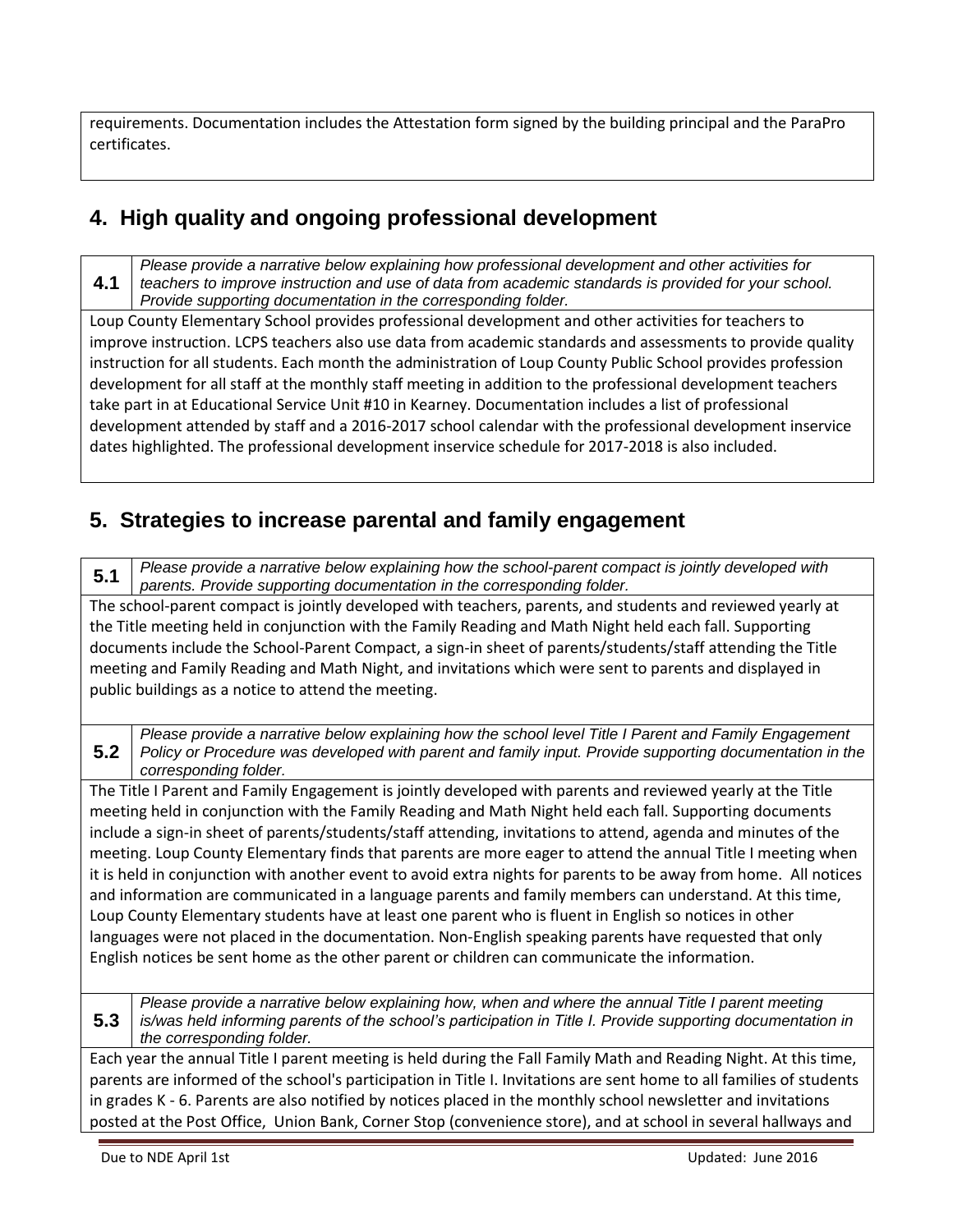entrances. It is a small community and most people see these notices. Notice of the meeting is also given on our school's social media pages, placed on the monthly school calender which is mailed home to each family each month, and is on our daily online announcements and school calendar of events. Parents have multiple notices of this meeting. This year the Annual Title I Parent meeting was held preceeding the Fall Family Math and Reading Night as the weather report predicted snow and we thought people would want to go home immediately after the Family Math & Reading event. Documentation includes Invitations to attend the meeting, sign-in sheet from the meeting, agenda, and minutes of the meeting. Loup County Elementary School is a very small school and parents are often in the building. If they have questions or concern, these are usually addressed before the Title I Parent Meeting.

# **6. Transition Plan**

**6.1** *Please provide a narrative below explaining the school's transition plan from early childhood education program(s) to the elementary school. (Not required for middle or high school programs) Supporting documentation may also be placed in the corresponding folder.*

Loup County Public School's transition plan from early childhood education to elementary school is an easy one as the preschool is located within the elementary school. The early childhood students have daily contact with the Kindergarten class as they eat lunch together in the lunchroom and are across the hall from each other in the elementary school. Each Spring, an invitation is sent to all families in the district who are parents/guardians of a kindergarten age child. These children and families are invited to a Kindergarten Round-Up Day in the Kindergarten room. Documentation includes the Kindergarten Round-Up invitation.

**6.2** *Please provide a narrative below explaining the school's transition plan from elementary to middle school. (Not required for middle or high school programs) Supporting documentation may also be placed in the corresponding folder.*

Loup County Public School's transition plan from 6th grade to the 7 - 12 building begins with a personal visit from the building principal in the 6th grade classroom. After reviewing the changes between a 6th grade schedule and the schedule for 7 - 12 grades, the principal takes the 6th grade students on a tour of the 7 - 12 building and expands upon the expectations for students attending Loup County Junior High/High School. The principal reviews classes which students may participate in and organizations students may wish to join. Parents are informed of these choices at the February Parent-Teacher Conferences. Documentation includes this year's invitation to 6th grade students.

**6.3** *Please provide a narrative below explaining the school's transition plan from middle school to high school. (Not required for elementary or high school programs) Supporting documentation may also be placed in the corresponding folder.* Not Required **6.4** *Please provide a narrative below explaining the school's transition plan from high school to postsecondary education. (Not required for elementary or middle school programs) Supporting documentation may also be placed in the corresponding folder.* Not Required

## **7. Strategies to address areas of need**

**7.1** *Please provide a narrative below explaining how the Schoolwide Plan increases the amount and quality*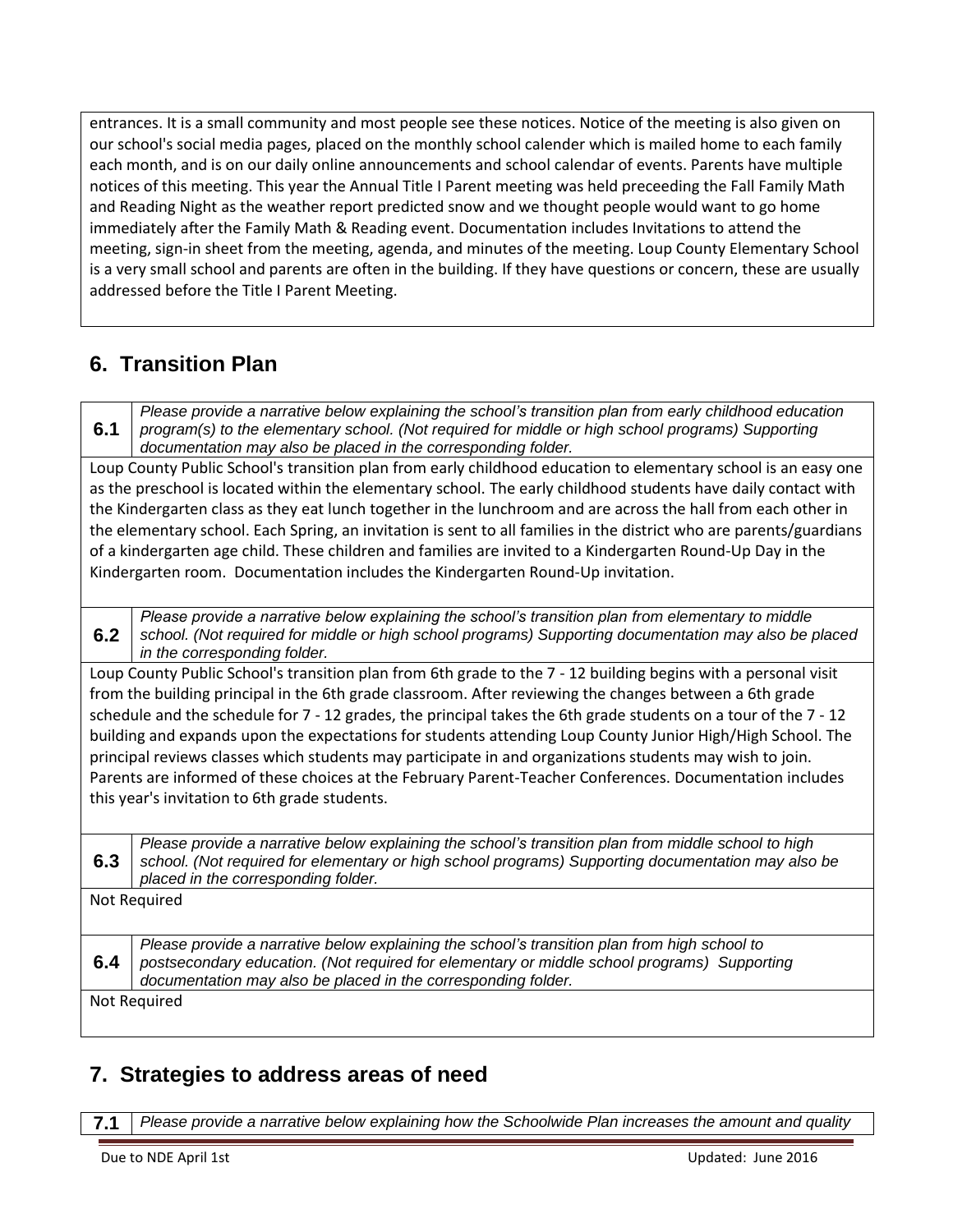| of learning time within or beyond the instructional day. Provide supporting documentation in the |
|--------------------------------------------------------------------------------------------------|
| corresponding folder.                                                                            |

Loup County Elementary School offers an opportunity for students to stay beyond the school day on Monday - Thursday. This is part of the 9th hour program. It is up to the individual teachers, students, and students' parents/family members to decide days which the student will stay for extended learning. Since so many of our elementary students ride one of our four school buses home, many parents/family members do not take advantage of this opportunity on a daily basis and only use this service when the student requires extra assistance. Summer School is offered during the summer for all elementary students and in 2016 we had a participation rate of well over 60%. Summer School is being planned for the current summer of 2017 and will again be offered to all students K - 6. Documentation includes the invitation for 2016 School which was sent to parents/family members, placed in the school newsletter, and posted at local businesses.

### **8. Coordination & integration of Federal, State and local services & programs**

**8.1** *Please provide a narrative below explaining how coordination and integration of Federal, State and local funds are used to support student learning. Supporting documentation may also be placed in the corresponding folder.*

In order to meet student needs, Title I, Title II, Title I Accountability Grant, IDEA and REAP funds are utilized to pay part of salary for a certified teacher meeting the needs of students needing extra assistance schoolwide K - 12. This funding also helps provide technology hardware purchases district wide. Title 1 School-wide funds are utilized for supplies and purchases to meet the needs of all students within our district, especially those who fail to meet the benchmark goals set for our students. Additional funds provide for instructional staff in the summer school programs to assist students who need additional curricular support. Title 1 funds provide for supplemental computer programming in reading and math (IXL) as well as educational support materials for Treasures reading curriculum for grades K-6. These funds also provide for professional development within the district, provided by ESU #10 and other local area state PD opportunities for all staff. SPED IDEA Consolidated Grant funds provide for district expenses for special needs students birth to 21 and pays part of salary of certified special education teacher. The local General Fund budget provides for instruction of our students, maintenance and operation of our facilities and the overall operations of our district programming and services not funded with federal and state monies.

**8.2** *Please provide a narrative below explaining how community resource(s) is/are used to support student learning. Supporting documentation may also be placed in the corresponding folder.* Loup County Elementary School partners with many community organizations and businesses to coordinate many events within the community. Loup County Elementary School uses community resources such as 4-H as the 4-H Speech Meet for grades 5-8 takes place at our school; local veteran's organizations present the Veteran's Day Community Program each year at the Loup County Elementary School; the local Community Closet & Food Bank have presented programs within our school and the school recently had a drive for used clothing and the 5th and 6th grade delivered over 400 lbs of clothing to the Community Closet; Community members are always willing to fill in for an absent parent/grandparent/family member during the monthly events for students. This helps each child have someone who is there just for him/her. Members of the community are speakers for classes whenever we are studying something a local person has much knowledge of and greatly assists the older students in their career choices. Last year a local group was hosting an evening of stargazing. The presenters at the event brought their equipment to the school and let each child look at the sun and planets with high powered telescopes which were used for the community event. Each year the